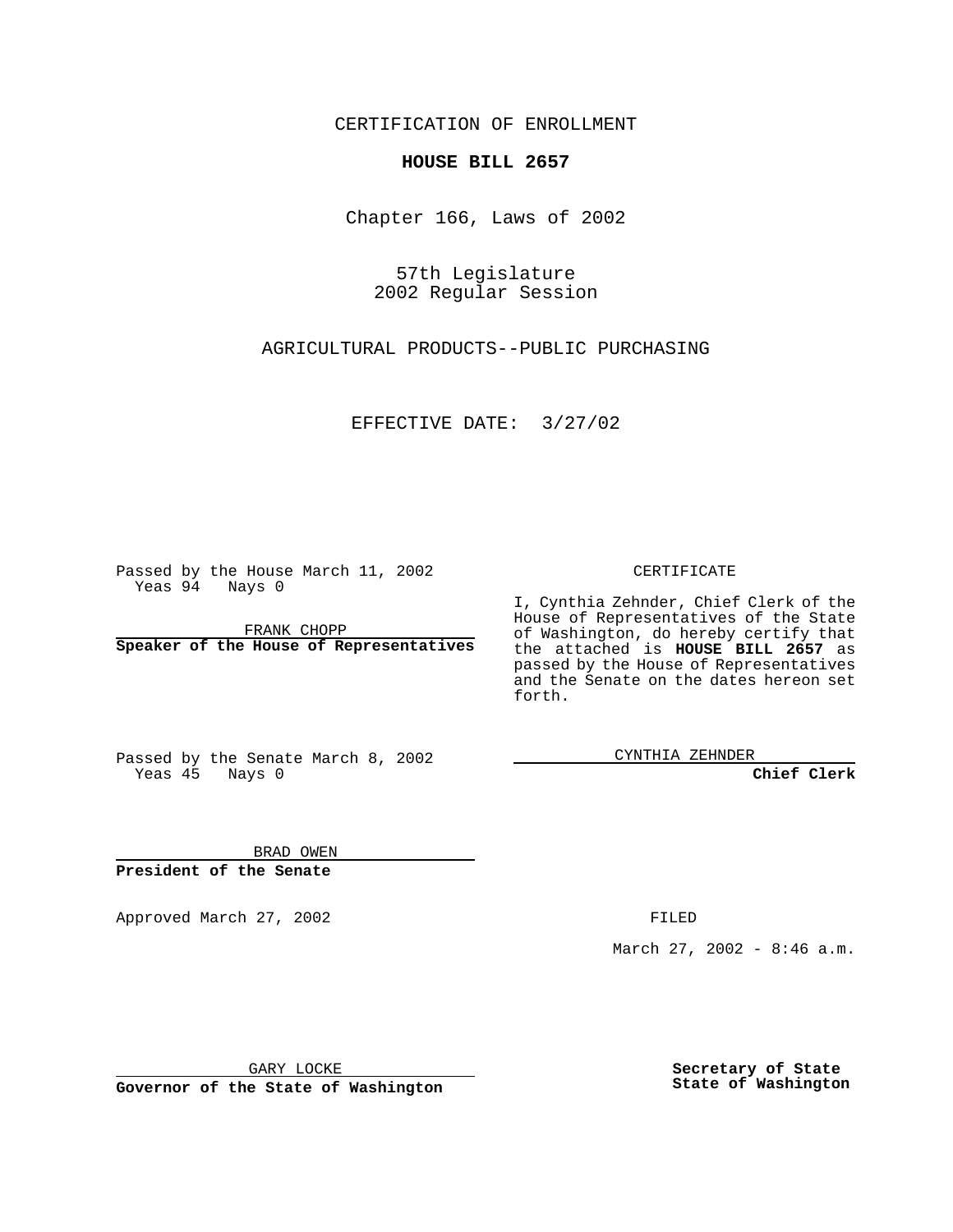## **HOUSE BILL 2657** \_\_\_\_\_\_\_\_\_\_\_\_\_\_\_\_\_\_\_\_\_\_\_\_\_\_\_\_\_\_\_\_\_\_\_\_\_\_\_\_\_\_\_\_\_\_\_

\_\_\_\_\_\_\_\_\_\_\_\_\_\_\_\_\_\_\_\_\_\_\_\_\_\_\_\_\_\_\_\_\_\_\_\_\_\_\_\_\_\_\_\_\_\_\_

## AS AMENDED BY THE SENATE

Passed Legislature - 2002 Regular Session

## **State of Washington 57th Legislature 2002 Regular Session**

**By** Representatives Hunt, Armstrong, Linville, Schoesler, O'Brien, Holmquist, Chase, Roach, Ogden, Clements, Cox, Mulliken, Barlean, Sehlin, Conway and Rockefeller

Read first time 01/23/2002. Referred to Committee on State Government.

 AN ACT Relating to agricultural products purchased for state institutions and state-supported facilities; adding a new section to chapter 43.19 RCW; creating a new section; and declaring an emergency.

BE IT ENACTED BY THE LEGISLATURE OF THE STATE OF WASHINGTON:

 NEW SECTION. **Sec. 1.** The legislature finds that state-produced agricultural products are of the highest quality, transported the least distance, and are the freshest agricultural products available in Washington state. The legislature further finds that providing improved markets for the richly diversified agricultural commodities produced in Washington is needed to stabilize and enhance the rural and agricultural economies in Washington.

 NEW SECTION. **Sec. 2.** A new section is added to chapter 43.19 RCW to read as follows:

 (1) The department of general administration, through the state purchasing and material control director, shall encourage each state and local agency doing business with the department to purchase Washington fruit, vegetables, and agricultural products when available.